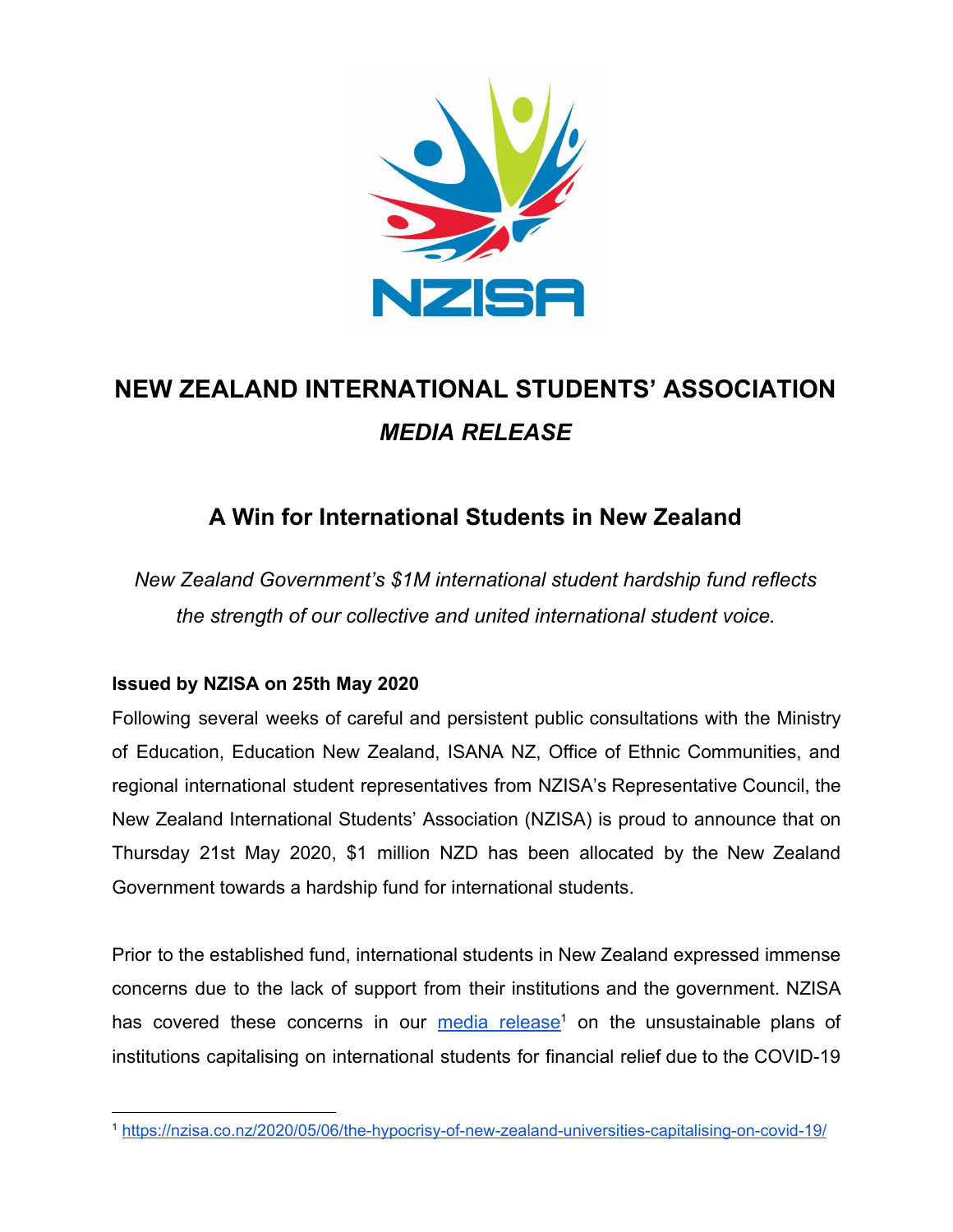pandemic. NZISA has created a constructive survey to gauge a better understanding of the financial hardship faced by international students through a quantitative and qualitative analysis. We have circulated preliminary results to stakeholders for broader engagement and to capture the international students' experiences. This survey is still open and will close on Monday 1st June 2020 (midnight).

As part of NZISA's COVID-19 strategic responses, we have ensured to take a multifaceted approach by maintaining consistent communication with government agencies in addition to the exchange of perspectives through a series of meetings with our key stakeholders. NZISA emphasises that international students are bridges of connectivity between New Zealand and other parts of the world. The value that international students bring should be measured beyond economic indicators, with a focus on contributions from international students. In highlighting this, NZISA has exercised determination in working on practical feasible solutions and outcomes with key stakeholders. These solutions alleviate the pressures international students are currently facing, while taking into account the economic impact COVID-19 has on teaching staff, academic, and pastoral care support staff. NZISA will continue to amplify the international student voice as we navigate through the COVID-19 and post-COVID-19 environment.

This new  $$1M$  [international](https://enz.govt.nz/news-and-research/international-student-hardship-grant-fund/) student hardship fund<sup>2</sup>, which kicked in on 21st May 2020, is to support currently enrolled fee-paying international students who are in genuine, temporary financial hardship. Each student is able to receive up to \$1,000 from their organisation or education providers. NZISA encourages eligible organisations and education providers to apply for this grant from Education New Zealand, up to \$20,000 per application. Education providers and organisations should put forward additional requests for this funding as needed to accommodate the needs of their international students. This grant can be used for direct cash support, living costs (except for salaries, tuition fees and air travel costs), or the purchase of resources such as food parcels. Organisations are required to demonstrate programme outcomes and allocation

<sup>2</sup> <https://enz.govt.nz/news-and-research/international-student-hardship-grant-fund/>